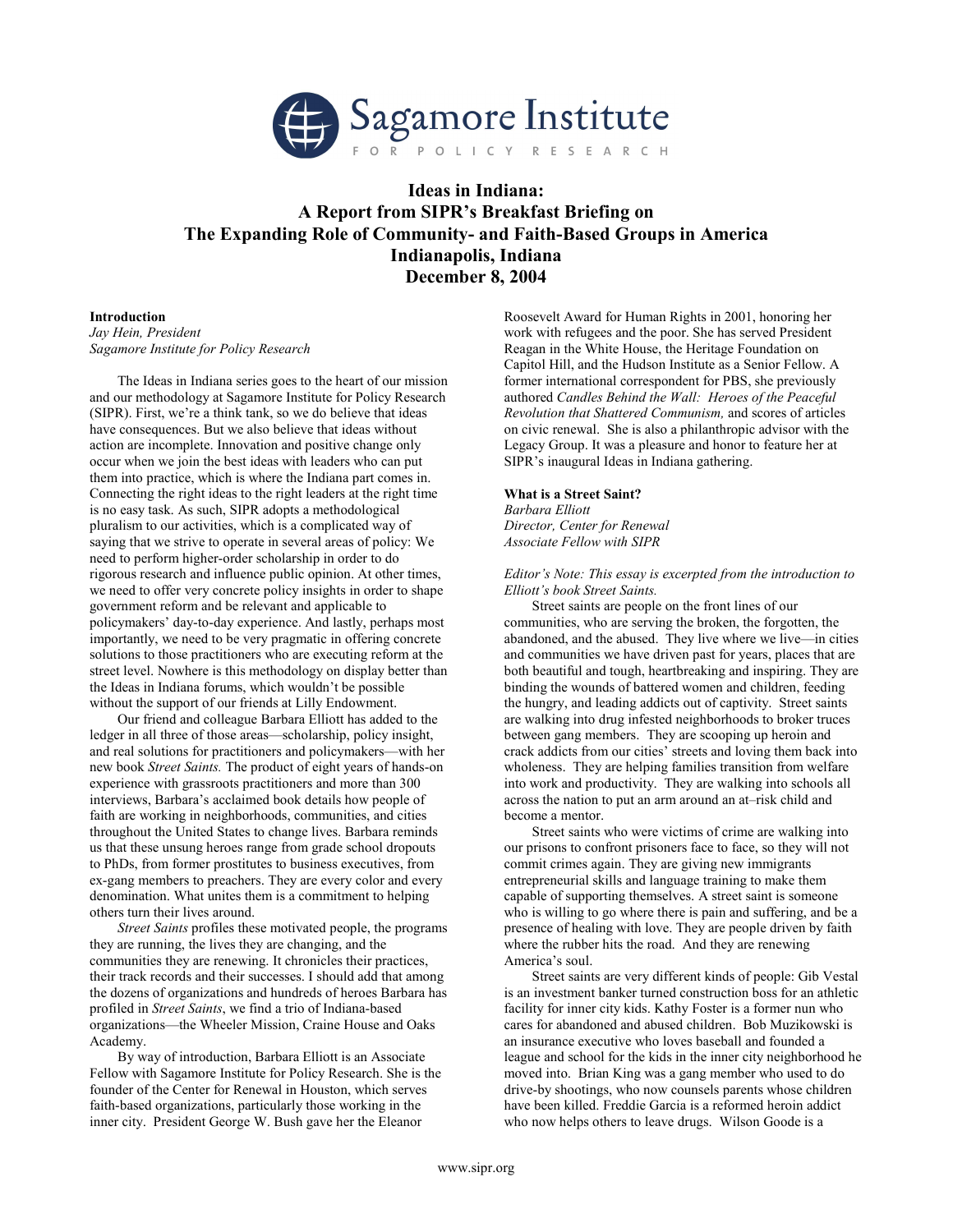former mayor whose father was imprisoned, who founded a group to mentor children of prisoners. Sylvia Bolling is a speech pathologist turned neighborhood renewer. Reid Carpenter is a former Young Life leader who now leads a movement embracing entire cities.

Street saints are doctors who have become urban missionaries, jazz musicians and nurses, teachers and preachers, stockbrokers and manufacturers. They may be Anglo, Latino, African-American, Asian, Presbyterian, Methodist, Roman Catholic, Mennonite, Baptist, Nazarene, Charismatic, Pentecostal, or nondenominational. (There are many people of other faiths in America who are doing compassionate work in caring for the needy. Their work is valid and valuable, but the main focus of my book is Christcentered work.) Street saints are reconcilers among the races and bridges over denominational chasms, offering unity where there is division in an increasingly balkanized country.

There is no single educational background to equip them. Ivy leaguers with PhDs find themselves working side by side with street-savvy high school dropouts, former addicts and drug dealers who have an education from the streets no doctoral program could ever offer. Together, they have discovered that to transform a human life, you have to get to root causes rather than treating symptoms. It's hard work, and it takes a lot of time and intense effort.

#### A Resilient Spirit

Americans sprang into action when the hijacked planes smashed into the twin towers of the World Trade Center in New York on September 11, 2001. The flames seared our souls as people leapt from windows to a ghastly death, and firefighters heroically charged up the stairwells laden with 60 pounds of equipment to rescue others at the expense of their own lives. We cheered for their heroism with a lump in our throats and a deep admiration we had almost forgotten we could have in this jaded age.

Something was still smoldering, deep in the American soul, which was re-ignited by the fiery explosions of September 11. Embers of resilience and greatness were lit again, blazing forth in heroism to sacrifice one's life for others, and to serve the suffering. Unity that had been fractured by so many "isms" and numbed by complacency was galvanized. Ashes covered our faces, and we were no longer black or white or brown, but one shade of gray. In that moment, there were no more hyphenated Americans. We prayed together in grief, one people, crying out to God in a wail of incomprehension. Our political representatives stood shoulder to shoulder before the capitol, joined hands over their party divisions, and sang "God bless America" with one voice. Suddenly, we were one nation again.

An outpouring of compassion and generosity swept in a vast wave from across the nation to embrace the victims. Churches swelled to overflowing, and for a moment we stopped, and paused to reevaluate. People prayed, and married, and conceived children, and we did things we had put off, because time seemed suddenly precious. Everything changed, we said. And for a time it did. But only for a time. Within a few short months the seared mind of the nation was no longer so conscious of the gaping wound, except in New York as people walked by Ground Zero. And as the war against terrorism has dribbled on with its daily carnage, most of us have sunk again into our old ways.

But what that experience made clear is that the American soul may have atrophied, but it is not dead. The American soul that since our founding has cared for our neighbor with

generosity, respect, and compassion has not been extinguished by modernity. Americans have been generous, historically, and we have been a country with an extraordinary degree of compassion and good will. Anyone who has lived elsewhere in the world is struck by it when they come to these shores. And even as tattered as the social fabric of America has become in recent years, this remains true. But today the pain in our own country has not tugged at the heartstrings of the nation the way the victims of 9/11 did, because we do not hear the cries of those who perish in flames, or suffocate in the smoke. We do not see and we do not hear the people in our own communities who suffer quietly. And yet these victims of violence and neglect, both physical and emotional, are around us in every city and town. And it's not a question of which neighborhood. They are all around us, among us.

No amount of wealth or new edict of political policy can take the place of a vibrant soul of a nation. And that is very much in peril now. The problem is that so many of the victims around us are invisible. The 2.5 million children who have a parent incarcerated aren't even a blip on the screen for most of us. We don't know their names, or where they go to school. Sometimes even their own teachers don't know of their plight, because the children are ashamed to admit that they have a parent behind bars. Yet these forgotten children are seven times more likely than their classmates to follow their parents into jail because of the kind of life they are thrust into, through no fault of their own.

The same invisibility blankets the working poor, the single mother who has left welfare only to discover that it's not possible to feed her children and pay for an apartment with one minimum wage job, and that she has to work two, while patching together care for her offspring. The mentally ill who wander the streets in the ranks of the homeless are virtually unemployable, and largely invisible. Nobody wants to adopt HIV babies, and yet they are among us. The health needs of the uninsured fester quietly. This is the soft underbelly of an otherwise affluent nation. We seldom personally lift a hand to help the weak.

The modern mindset points us toward the government to provide the solutions. But as Ambassador Dan Coats has pointed out, there are some things the government cannot do. The most important question is not what should the government do, but what should we as individuals do? It's far easier to debate the first question. But where the rubber hits the road is where we put our own convictions into action in our own community, with our own time and money…

The maladies of our country do not come from our material circumstances. They come from a poverty of spirit. Too few hands move swiftly enough to give where there is need. But those hands that do move, perform amazing acts. So what's the result? What's the scope of faith-based work in America? Sociologist Ram Cnaan has devoted the past ten years to finding out what religious congregations in America provide. The Israeli-born social scientist, a secular Jew, admits candidly, "I didn't get into this field because of my religious beliefs. I moved into studying religion and social work… almost by mistake. My academic interest was in how society provides social services." (See Ram Cnaan, "The Role of Religious Congregations in Providing Social Services," presented to The Roundtable on Religion and Social Welfare Policy at the Rockefeller Institute of Government in Albany, pp. 1-2.)

He was flummoxed to discover that America doesn't provide these services through the government, as is usually the case in the European countries he had written about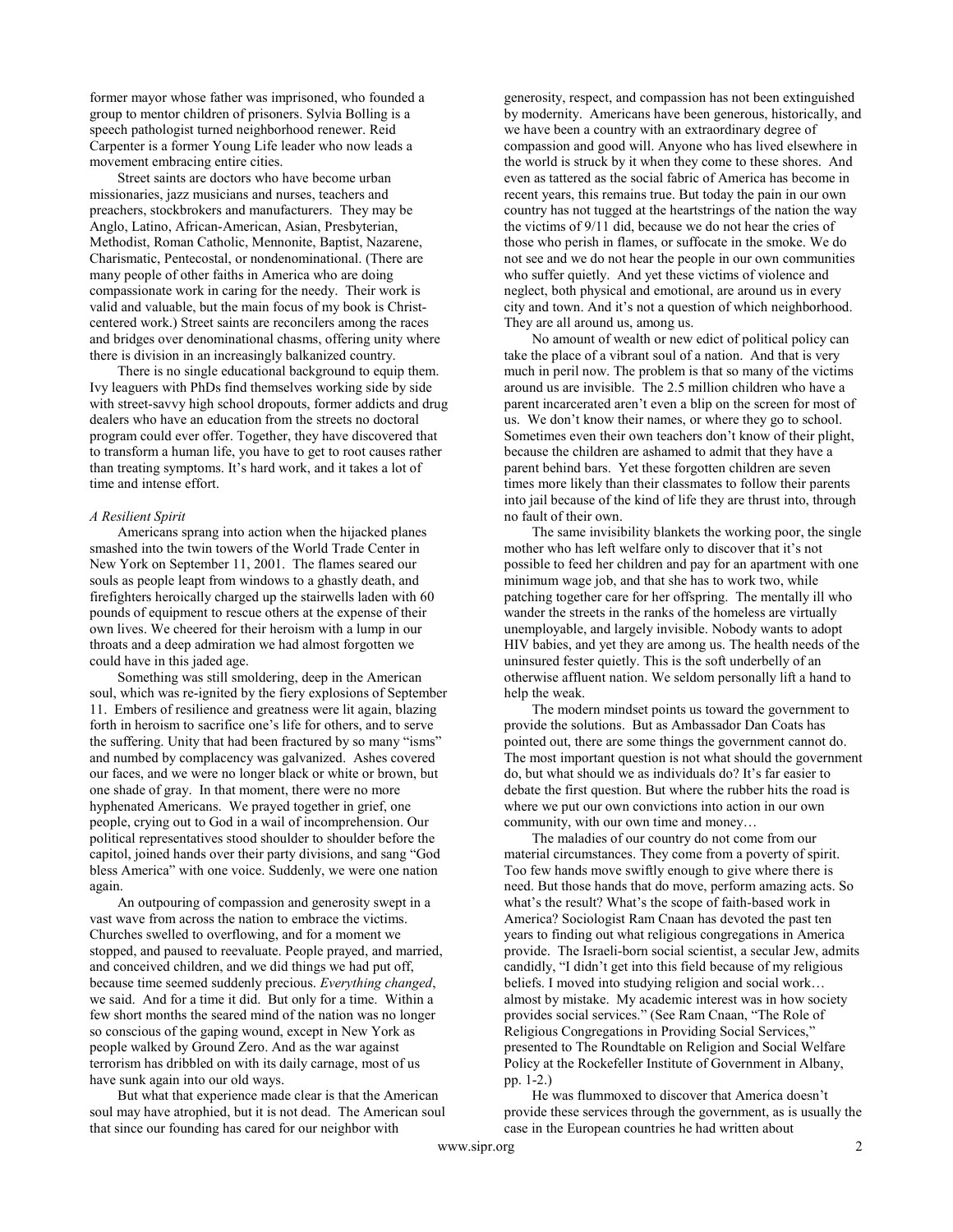extensively. In the European model, the government taxes, gives the money to local authorities, regulates them, and they provide services.

When he came to the United States, he asked people, "Who provides social services?" No one knew what to answer. So he said, "Six o'clock in the evening, you've been evicted from your home, you can't eat, where would you go?" People would pause and say, "Well, to a homeless shelter, or I'd go to a soup kitchen." He assumed these were government agencies. When one of his students mentioned a "Baptist homeless shelter," he didn't see how those words could fit together. The entrepreneurial bent of faith-based ministry Cnaan discovered in America fascinated him.

Cnaan has documented that there are approximately 350,000 different congregations in the United States. (See Ram A. Cnaan, The Invisible Caring Hand: American Congregations and the Provision of Welfare (New York: New York Univ. Press, 2002) p. 9.) These congregations include all religions in America: Christian, Jewish, Muslim, Buddhist, and others. He estimates the annual value of the work each congregation provides in helping others is \$184,000. He found that 93% of religious congregations provided at least one program of service for the community. (See Ram Cnaan, The Invisible Caring Hand, p. 62.) And the beneficiaries were most often poor neighborhood children who had no affiliation with the church.

Religious congregations spend \$36 billion providing services in America today. Many such programs address the needs of children, the elderly, the poor, and homeless, while others are involved in housing projects or neighborhood renewal, pastoral care, aid for the ill, or counseling. Some offer financial assistance, health care, or educational programs. The Hartford Institute for Religion Research concluded after a study of more than 14,000 congregations that "nearly 85% of US congregations are engaged in soup kitchens or food pantries, emergency shelters and clothing pantries, and with financial help to those in need." (See http://fact.hartsem.edu.) Beyond these services offered by churches, there are a plethora of stand-alone nonprofits that churches have spun off, or which were founded as fully separate entities altogether. Sometimes called para-church organizations, these faith-based institutions are also providing significant services.

#### Faith in Action

Are faith-based organizations making a difference? A growing body of research indicates that some faith-based programs are making headway in treating social maladies that have resisted all other attempted cures. Faith-based prison programs are reducing the rate of recidivism of released convicts, which runs at 50% or more, cutting it in half or even lower. Mentoring programs for at-risk youth are delivering documented improvement in academic performance and fewer disciplinary infractions. Faith-based drug and alcohol treatment programs are releasing addicts from their lifecrippling habit, some with a success rate as high as 83%. Much more remains to be done to validate the results of such programs, as not a great deal of serious sociological research has been published that focuses exclusively on documenting the "faith factor."

There are lots of wonderful stories, but as the sociologist John DiIulio likes to remind us, the plural of anecdote is not data. Yet as the sociological evidence continues to come in, even skeptics are concluding that faith is a force to be reckoned with. Indeed, Street Saints are changing our country, one neighborhood at a time.

#### Snapshots of Street Saints

Barbara Elliott Director, Center for Renewal Associate Fellow with SIPR

Victory Fellowship of Texas San Antonio, Texas http://www.victoryfellowship.com

•Ends drug addiction through intentional spiritual transformation

•Immerses recovering addicts in a structured program to change their character as well as their behavior

•Knits together Church and home for recovering addicts to address the needs of their families as well

•Has helped more than 13,000 participants end lives of addiction and substance abuse

•Has spawned 70 affiliates in the United States and five other countries

•A 1999 study by Northwestern University revealed that of those who have completed the program: 86% remain drug free, 90% were employed two years later (compared to only 41% in similar programs), and 84% were found to attend church weekly

Family House

Milwaukee, Wisconsin

www.always.org.uk/familyhouse

•Buys and acquires dilapidated properties to create a critical mass in the neighborhood for revitalization and renewal •Provides care for the elderly using a financial model that absorbs costs of those who cannot pay fully

•Uses opportunities to teach local residents health basics and nutrition

•Serves 58 elderly, indigent residents with 24-hour long-term care

•Provides medical care through some 2,000 annual clinic visits •Feeds 3,000 to 4,000 neighbors annually through a food pantry •50 neighborhood children served in after-school program •Has decreased crime in the neighborhood

Kids Hope USA

Multiple States

# www.kidshopeusa.org

•Provides a one-on-one relational approach: one mentor for each child, meeting weekly for at least one year.

•One professional staff person administers each team of mentors, assisted by a support team provided by each church. •Directors are trained by national Kids Hope USA staff; mentors are screened, trained, and supervised. All are held accountable to written standards.

•Partnerships link one school and one church.

•94% of all programs since 1995 are still operational. •Effectively mobilizes and retains volunteer talent, while using one part-time administrator in each church to guarantee professional standards.

•Provides a vehicle for church engagement in the community, while bringing the energy and relationships back into the church.

•Has been successfully replicated in 217 partnerships in 26 states, now providing 3,800 children with a mentor •Documented improvement in children's behavior, academic skills, and motivation for school work